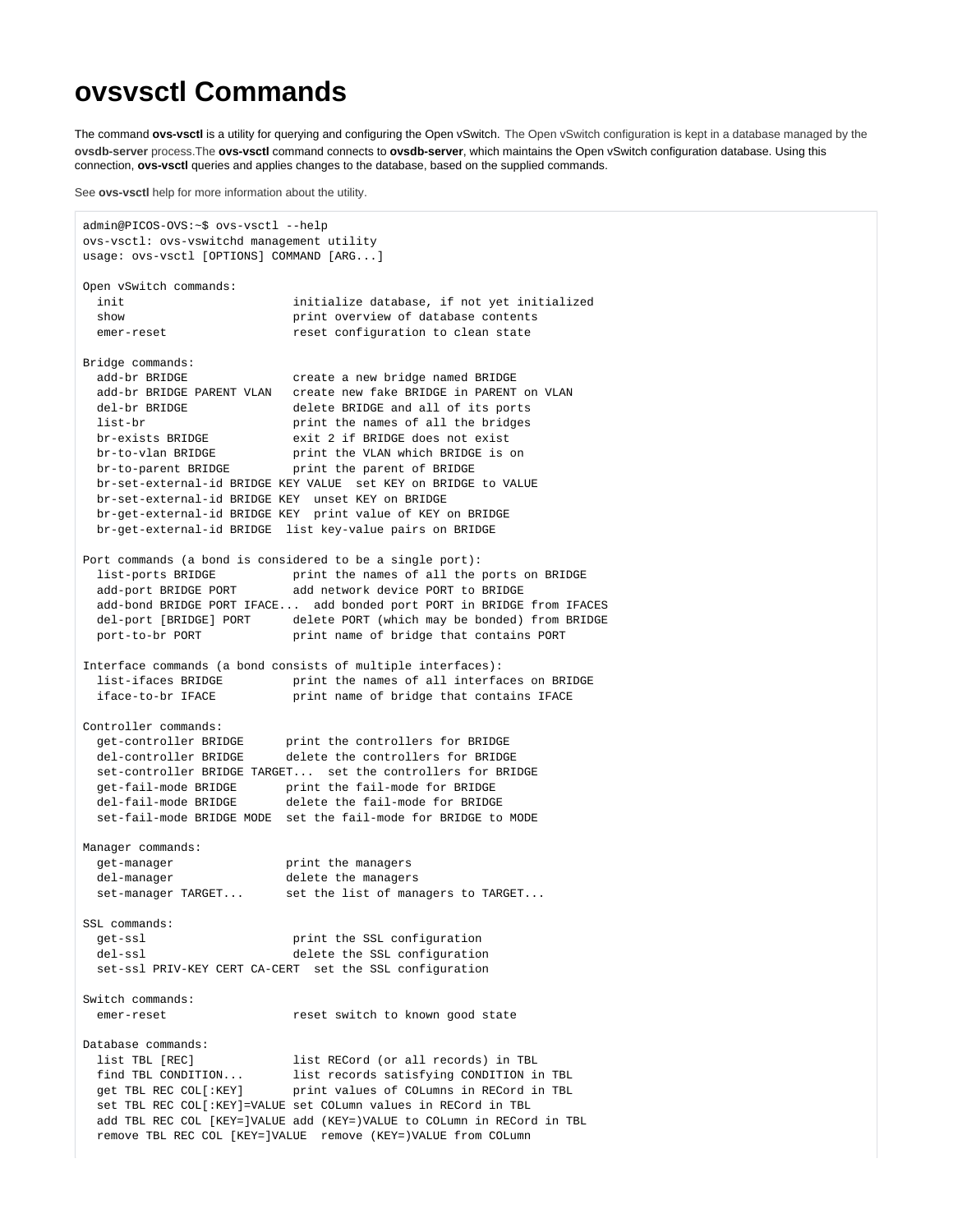clear TBL REC COL clear values from COLumn in RECord in TBL create TBL COL[:KEY]=VALUE create and initialize new record destroy TBL REC delete RECord from TBL wait-until TBL REC [COL[:KEY]=VALUE] wait until condition is true Potentially unsafe database commands require --force option.

## Options:

--db=DATABASE connect to DATABASE

## (default: unix:/ovs/var/run/openvswitch/db.sock)

 --no-wait do not wait for ovs-vswitchd to reconfigure --retry keep trying to connect to server forever<br>-t, --timeout=SECS wait at most SECS seconds for ovs-vswitc wait at most SECS seconds for ovs-vswitchd --dry-run do not commit changes to database --oneline **print** exactly one line of output per command

Pica commands:

show-running-config extending print current ovsdb configures show-valid-port [FRONT] print all valid ports or one set-port-breakout ALL|FRONT TRUE|FALSE use breakout cable or not set-port-breakout ALL|FRONT TRUE|FALSE set-port-name FRONT [1,4]=default|XXX modify name of sub-port on FRONT set-match-mode MODE:OPTIONS=PRIORITY set match-modes set-match-mode MODE:OPTIONS=PRIORITY show-match-mode print current match-modes set-gtp-udp-dst-ports PORT... set gtp udp ports, PORT is up to 4 show-gtp-udp-dst-ports show gtp udp ports set-match-vxlan-vni-enable TRUE|FALSE enable or disable vxlan vni matching show-match-vxlan-vni show vxlan vni matching set-vxlan-udp-dst-port [1, 65535] set vxlan udp destination port show-vxlan-udp-dst-port show vxlan udp destination port<br>set-vntaq-ethertype [0x6000, 0xffff] set VN taq ethertype set-vntag-ethertype [0x6000, 0xffff] show-vntag-ethertype show VN tag ethertype set-snmp-enable TRUE|FALSE enable or disable snmp show-snmp show snmp show snmp show snmp shows  $\frac{1}{2}$  set-snmp-trap-targets IPv4(s) set snmp trap targets show-snmp-trap-targets show-snmp-trap-targets show snmp trap targets<br>set-snmp-community-name set snmp agent community show-snmp-community-name show snmp agent community name set-cos-map TRUE|FALSE enable or disable cos-mapping show-cos-map [IFACE] show cos-mapping show-vlan-priority-cos-map show vlan-priority-cos-mapping set-egress-mode TRUE|FALSE [TABLE] show-egress-mode show egress-mode set-combinated-mode TRUE|FALSE enable or disable combinated-mode show-combinated-mode show combinated-mode set-l2gre-key-length set l2gre key length show-l2gre-key-length show l2gre key length set-proxy-arp TRUE FALSE SUBNETS set proxy arp show-proxy-arp show proxy arp set-proxy-icmpv6 TRUE|FALSE SUBNETS set proxy icmpv6 for NS/NA show-proxy-icmpv6 show proxy icmpv6 set-12-mode TRUE|FALSE [TABLE] set 12 mode show-12-mode show 12 mode set-13-mode TRUE|FALSE [TABLE] set 13 mode show-l3-mode show l3 mode set-12-13-buffer-mode [0, 5] set 12/13 buffer mode(0-5) show-l2-l3-buffer-mode show l2/l3 buffer mode set-12-13-preference TRUE FALSE set 12/13 flow preference show-l2-l3-preference show l2/l3 flow preference show-max-ecmp-ports show l3 max ecmp ports set-lag-advance-hash-mapping-fields FIELDS set hash fields of advance hash-mapping show-lag-advance-hash-mapping-fields show hash fields of advance hash-mapping  $l$ ength=LEN)

 show-udf-mode show udf mode set-max-resilient-hash-lag-count COUNT set lag-max-resilient-hash-lag-count.

set snmp agent community name set-vlan-priority-cos-map TRUE|FALSE enable or disable vlan-priority-cos-mapping set-max-ecmp-ports NUM set 13 max ecmp ports to NUM(2~32 and a power of 2) set-udf-mode MODE set udf mode, MODE's format is udfN(12|13,offset=OFS, only up to 4 udfs(udf0,udf1,udf2,udf3) are supported COUNT is max count of lags which, can be set to resilient hash,

> the valid value of COUNT is 1, 2, 4, 8, 16, 32, 64.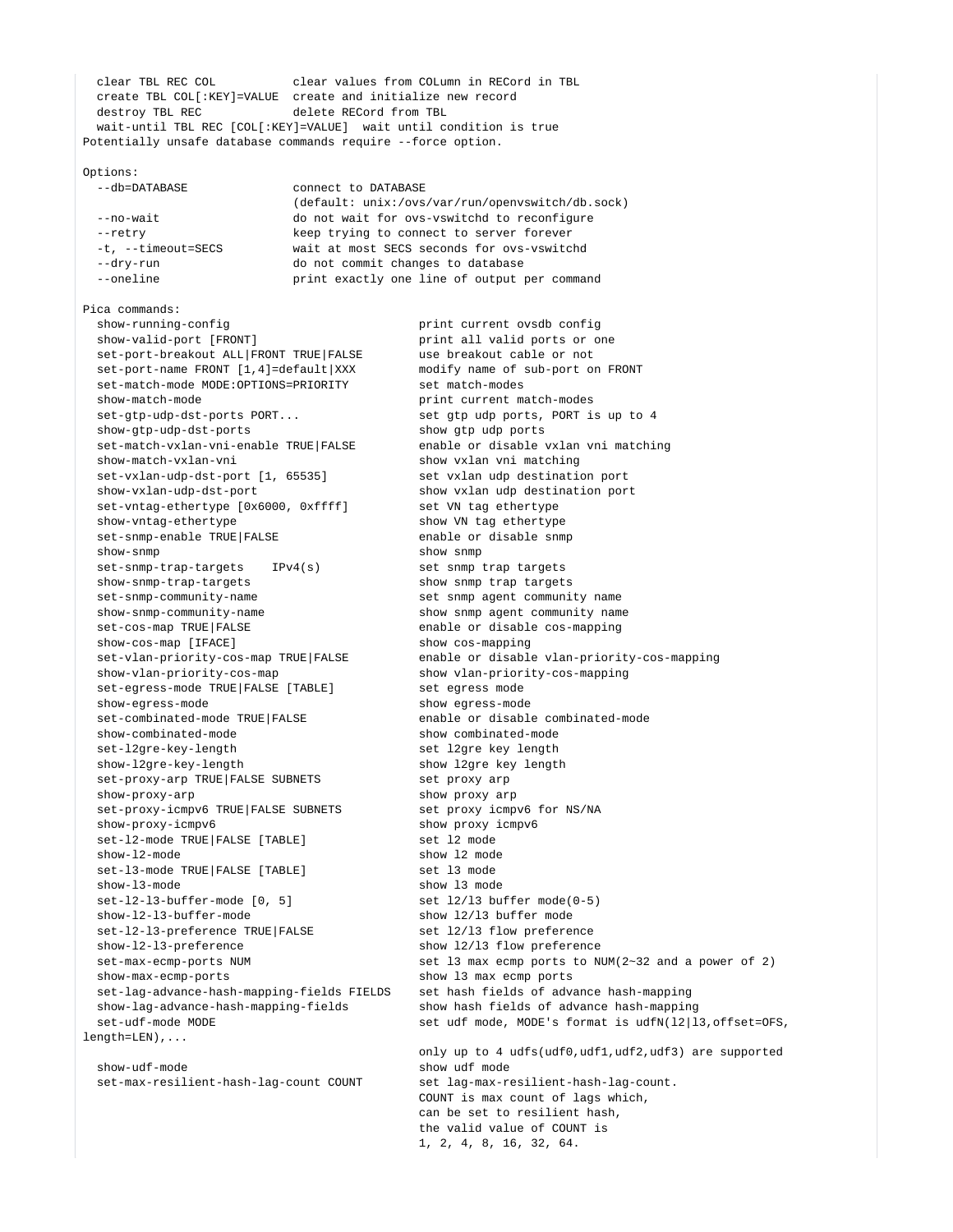```
 The default value is 1.
  show-max-resilient-hash-lag-count show lag-max-resilient-hash-lag-count.
  set-macro-udf MODE set macro udf mode instead of offset and length, look up show 
udf field
  show-macro-udf show macro udf mode
  show-udf-field options for macro udf
  set-egress-mc-queue-dynamic [0,7] TRUE|FALSE set certain queue id multicast dynamic buffer enable
  set-egress-shared-queue-ratio [0,7] [0,100] set certain queue id shared buffer ratio
  show-egress-shared-queue-ratio show added queue id shared buffer ratio
 set-loopback-enable TRUE|FALSE set loopback enable or disable
 set-option-match-vlan-type TRUE|FALSE enable or disable matching untagged pakcets
  show-option-match-vlan-type show vlan format enable or disable
  set-select-group-hash-fields [FIELDS] set select-group-hash-fields
  show-select-group-hash-fields show current select-group-hash-fields
  set-flow-handling-mode [MODE] set flow-handling-mode
  show-flow-handling-mode show current flow-handling-mode
  set-rdbgc4 [TYPE] set rdbgc4
  show-rdbgc4 show current rdbgc4
  set-lag-members-sorted set lag members sorted
  show-lag-members-sorted show lag members sorted
  set-group-ranges [GROUPS] set special groups(lag-select-groups, ecmp-select-groups, 
                                       ingress-mirror-groups, egress-mirror-groups) ranges
  show-group-ranges show current group ranges
 set-meter-ranges [METERS] set special meters(egress-meter) ranges
  show-meter-ranges show current meter ranges
 set-13-ecmp-hash-fields FIELDS set 13 ecmp hash fields
  show-l3-ecmp-hash-fields show l3 ecmp hash fields
  set-l3-egress-keep-fields [FIELDS] set default keep fields in l3 egress interface
  show-l3-egress-keep-fields show default keep fields in l3 egress interface
  disable-extend-group TRUE|FALSE disable or enable extend group for arp/mpls flows
  show-extend-group show extend group config
  set-symmetric-hash [LAG|ECMP] TRUE|FALSE disable or enable symmetric hash
  show-symmetric-hash show symmetric hash config
  set-flow-counter-mode both|bytes|packets set flow counter mode
  show-flow-counter-mode show flow counter mode
 set-ttp-enable TRUE|FALSE set ttp module enable or disable
 set-ttp-file FILE set the file name
 show-ttp shows the status and file name
  set-counter-interval [10,1000] set counter interval 
  show-counter-interval show counter interval 
 display-settings show the configurations in OVSDB through ovs-vsctl comands
Logging options:
  -vSPEC, --verbose=SPEC set logging levels
  -v, --verbose set maximum verbosity level
  --log-file[=FILE] enable logging to specified FILE
                      (default: /ovs/var/log/openvswitch/ovs-vsctl.log)
  --syslog-target=HOST:PORT also send syslog msgs to HOST:PORT via UDP
  --no-syslog equivalent to --verbose=vsctl:syslog:warn
Active database connection methods:
 tcp:IP:PORT PORT at remote IP
 ssl:IP:PORT SSL PORT at remote IP
  unix:FILE Unix domain socket named FILE
Passive database connection methods:
 ptcp:PORT[:IP] listen to TCP PORT on IP
  pssl:PORT[:IP] listen for SSL on PORT on IP
 punix:FILE listen on Unix domain socket FILE
PKI configuration (required to use SSL):
  -p, --private-key=FILE file with private key
  -c, --certificate=FILE file with certificate for private key
  -C, --ca-cert=FILE file with peer CA certificate
Other options:<br>-h, --help
                       display this help message
  -V, --version display version information
admin@PICOS-OVS:~$
```
See [ovs-vsctl main page](http://openvswitch.org/support/dist-docs/ovs-vsctl.8.txt) for detailed syntax and additional information.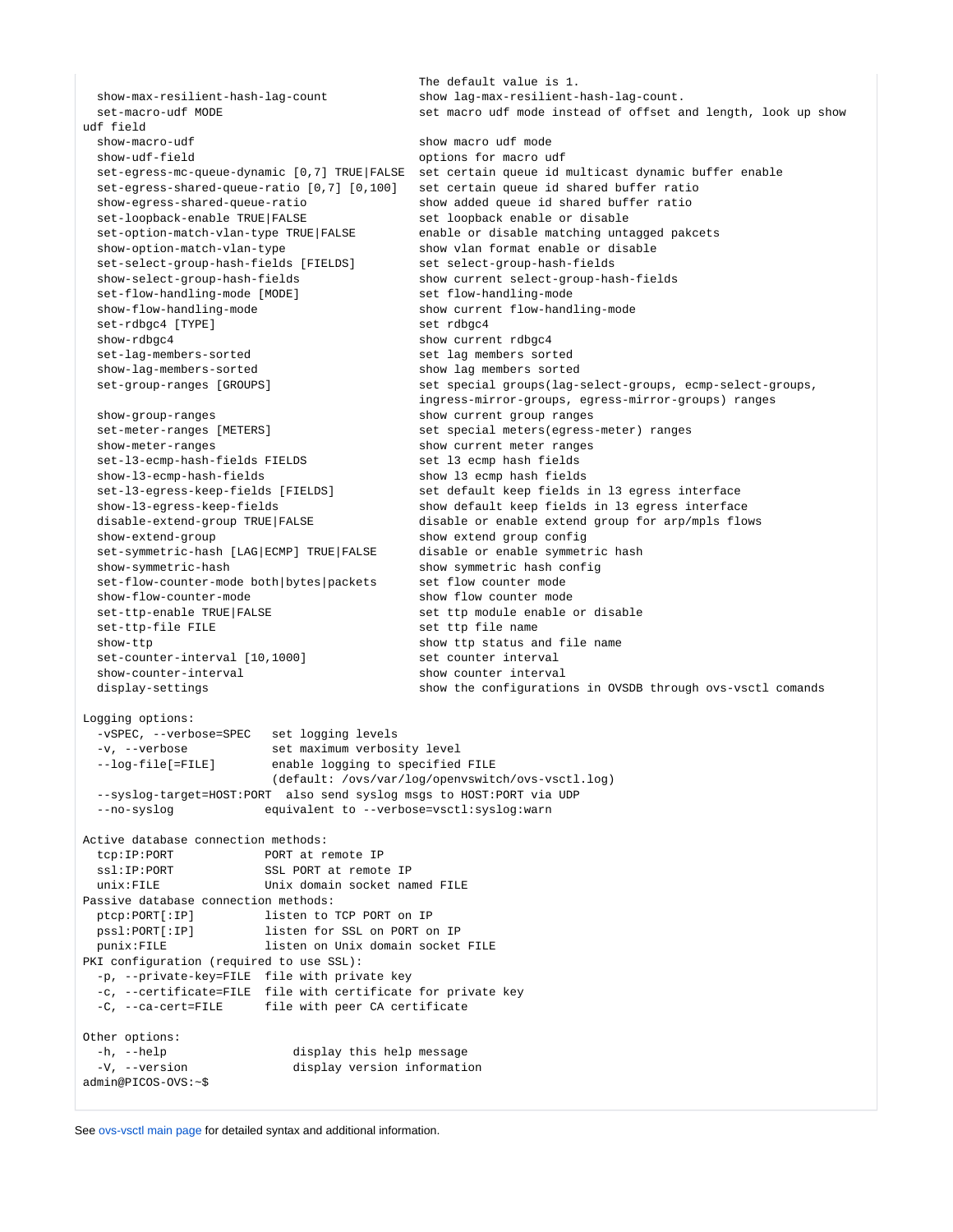admin@Switch\$man ovs-vsctl ovs-vsctl(8) Open vSwitch Manual ovs-vsctl(8) NAME ovs-vsctl - utility for querying and configuring ovs-vswitchd SYNOPSIS ovs-vsctl [options] -- [options] command [args] [-- [options] command [args]]... DESCRIPTION The ovs-vsctl program configures ovs-vswitchd(8) by providing a high-level interface to its configuration data base. See ovs-vswitchd.conf.db(5) for comprehensive documentation of the database schema. ovs-vsctl connects to an ovsdb-server process that maintains an Open vSwitch configuration database. Using this connection, it queries and possibly applies changes to the database, depending on the supplied commands. Then, if it applied any changes, by default it waits until ovs-vswitchd has finished reconfiguring itself before it exits. (If you use ovs-vsctl when ovs-vswitchd is not running, use --no-wait.) ovs-vsctl can perform any number of commands in a single run, implemented as a single atomic transaction against the database. The ovs-vsctl command line begins with global options (see OPTIONS below for details). The global options are followed by one or more commands. Each command should begin with -- by itself as a command-line argument, to sep arate it from the following commands. (The -- before the first command is optional.) The command itself starts with command-specific options, if any, followed by the command name and any arguments. See EXAMPLES below for syntax examples. Linux VLAN Bridging Compatibility The ovs-vsctl program supports the model of a bridge implemented by Open vSwitch, in which a single bridge sup ports ports on multiple VLANs. In this model, each port on a bridge is either a trunk port that potentially passes packets tagged with 802.1Q headers that designate VLANs or it is assigned a single implicit VLAN that is never tagged with an 802.1Q header. For compatibility with software designed for the Linux bridge, ovs-vsctl also supports a model in which traffic associated with a given 802.1Q VLAN is segregated into a separate bridge. A special form of the addbr command (see below) creates a ``fake bridge'' within an Open vSwitch bridge to simulate this behavior. When such a ``fake bridge'' is active, ovs-vsctl will treat it much like a bridge separate from its ``parent bridge,'' but the actual implementation in Open vSwitch uses only a single bridge, with ports on the fake bridge assigned the implicit VLAN of the fake bridge of which they are members. (A fake bridge for VLAN 0 receives packets that have no 802.1Q tag or a tag with VLAN 0.) <Some output omitted>

- [Bridge Commands](https://docs.pica8.com/display/PicOS412sp/Bridge+Commands)
	- [ovs-vsctl add-br](https://docs.pica8.com/display/PicOS412sp/ovs-vsctl+add-br)
		- [ovs-vsctl del-br](https://docs.pica8.com/display/PicOS412sp/ovs-vsctl+del-br)
		- [ovs-vsctl list-br](https://docs.pica8.com/display/PicOS412sp/ovs-vsctl+list-br)
	- [ovs-vsctl set bridge](https://docs.pica8.com/display/PicOS412sp/ovs-vsctl+set+bridge)
- [Port Commands](https://docs.pica8.com/display/PicOS412sp/Port+Commands)
	- [ovs-vsctl add-port](https://docs.pica8.com/display/PicOS412sp/ovs-vsctl+add-port)
	- [ovs-vsctl list-ports](https://docs.pica8.com/display/PicOS412sp/ovs-vsctl+list-ports)
	- [ovs-vsctl del-port](https://docs.pica8.com/display/PicOS412sp/ovs-vsctl+del-port)
- [Controller commands](https://docs.pica8.com/display/PicOS412sp/Controller+commands)
- [Database commands](https://docs.pica8.com/display/PicOS412sp/Database+commands)
- [Interface commands](https://docs.pica8.com/display/PicOS412sp/Interface+commands)
- [Mirror Commands](https://docs.pica8.com/display/PicOS412sp/Mirror+Commands)
- [NetFlow Commands](https://docs.pica8.com/display/PicOS412sp/NetFlow+Commands)
- [Open vSwitch commands](https://docs.pica8.com/display/PicOS412sp/Open+vSwitch+commands)